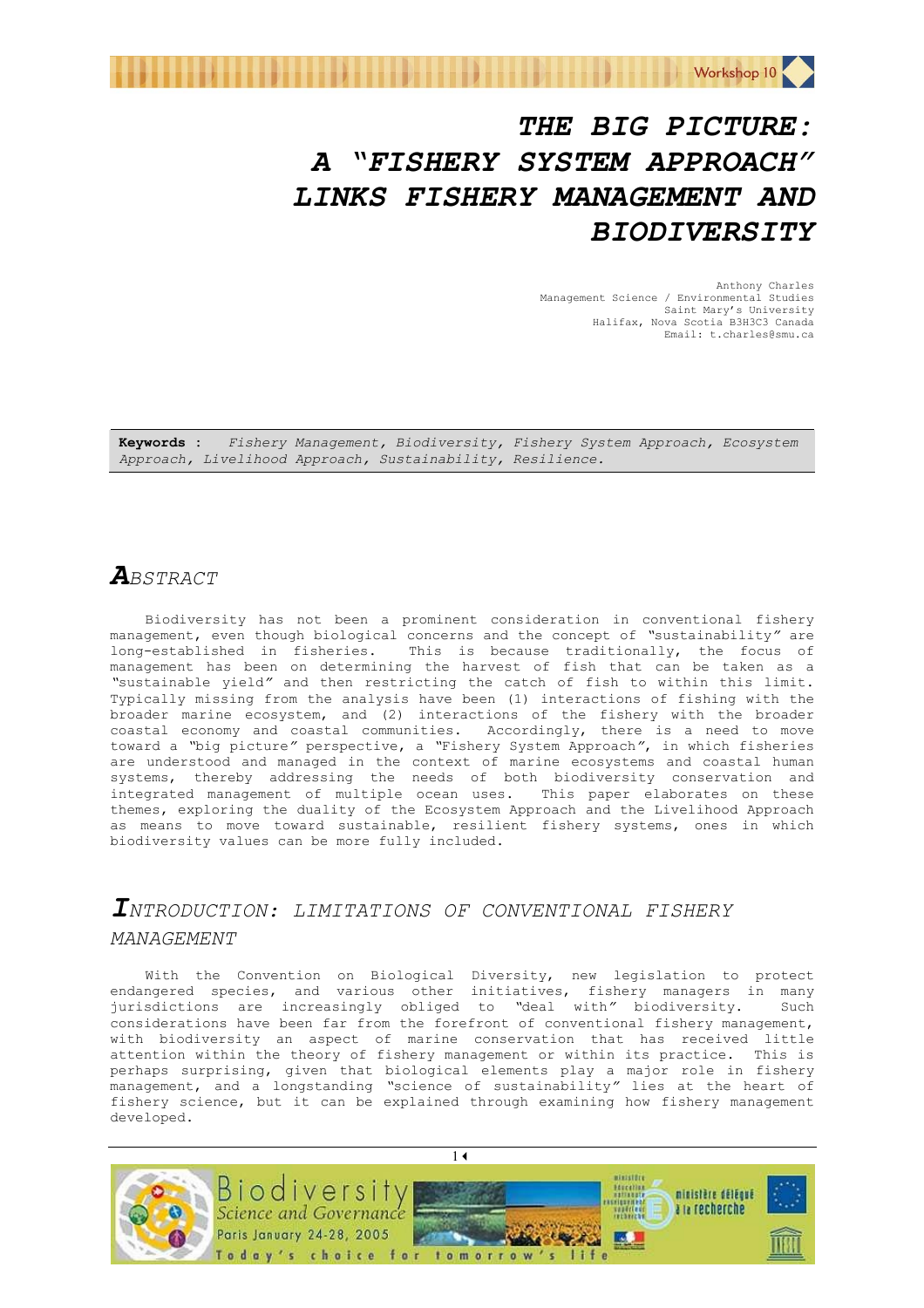Conventional fishery management had an historical focus on the single-species concept of the *sustainable yield* — determining a harvest compatible with the reproductive potential of the fish, that can be taken this year and every year into the future. This balancing of present-day benefits and future rewards is along the lines of the concept of *"*sustainable development*"*, but has been inherent in fishery management long before the latter term appeared (Schaefer, 1954; Beverton and Holt, 1957; World Commission on Environment and Development, 1987). Indeed, this conception of fishery sustainability is well entrenched, and its lengthy history combined with its rather narrow definition have had a negative impact in limiting the scope of fishery management. The manifestations of this are as follows…

First, the above places too much attention on physical and economic *outputs* from the fishery, and too little on sustaining key *processes* underlying the fishery. Some of these processes relate to health of the aquatic ecosystem, and the integrity of ecological interactions, while others deal with the human components of the fishery —social, cultural, economic, community and institutional. The lack of attention to processes, and to the environment around the fishery, has been reinforced by a single-minded focus in many industrial fisheries on managing by Total Allowable Catch. Such a focus unfortunately creates a false sense that if the catches of individual targeted species are controlled, the entire fishery system will be healthy.

Second, the historical focus of conventional fishery management on singlespecies *sustainable yield* (and its present-day manifestation in terms of TACs) has led to overly-narrow conceptions of *"*sustainable development*"* and of fishery sustainability. In reality, sustainable fisheries involve more than sustainable yields and sustainable profits to the fishers. A related shortcoming of the sustainable yield focus is the value it places on stability. There is an increasing realization that a healthy fishery requires not just sustainability but also *resilience* — the capability of a system to absorb and *"*bounce back*"* from perturbations (shocks) caused by natural or human actions. Such resilience is a crucial ingredient of ecosystems, fishing communities, and fishery management systems. Yet, as Holling (1973) noted, a fishery managed to produce the same *"*yield*"* year after year — even if apparently *"*sustainable*"* — is unlikely to build up the resilience that reflects the capability, built up over time, to respond to fluctuations and changes.

#### *MOVING FORWARD: A FISHERY SYSTEM APPROACH*

Thus, there are some significant limitations of conventional fishery management and its single-species *sustainable yield* focus. Yet given the evolution of thinking on fishery sustainability, as described above, and the corresponding development of fishery management, it is not surprising that biodiversity conservation lies outside the usual bounds of such management. Furthermore, conventional fishery management has created an inertia that is difficult to overcome. When new imperatives come along, as with the need to deal with biodiversity, the response is often in the form of incremental measures—in this case, seeing biodiversity conservation as one more factor or constraint for fishery managers to take into account. This incremental approach might make sense if in fact fishery management had been generally successful in the past, a *"*proven*"* approach that just needs fine-tuning. Yet the reality is that failures in fishery management have been numerous, harming both the natural ecosystems and the human communities dependent on the fishery. It is thus reasonable to ask whether management of fisheries can be *"*fixed*"* through an incremental approach, whether biodiversity and other *"*new*"* considerations can be properly incorporated within a conventional framework, or whether new directions may be needed.

The argument here is for a fundamental broadening of the perspective in fishery management, to what can be called a Fishery System Approach (Charles 1998, 2001). Such an approach counters an overly-narrow perspective both on the ecosystem side and on the human side of the fishery, taking a *"*big picture*"* perspective that incorporates aspects of the ecosystem and biophysical environment within which the target fish stocks live, as well as the fishing communities and socioeconomic environment within which the fishers live. Indeed, a Fishery System Approach has as a key element the Ecosystem Approach, a means to deal with ecosystem impacts and



 $\rightarrow$  2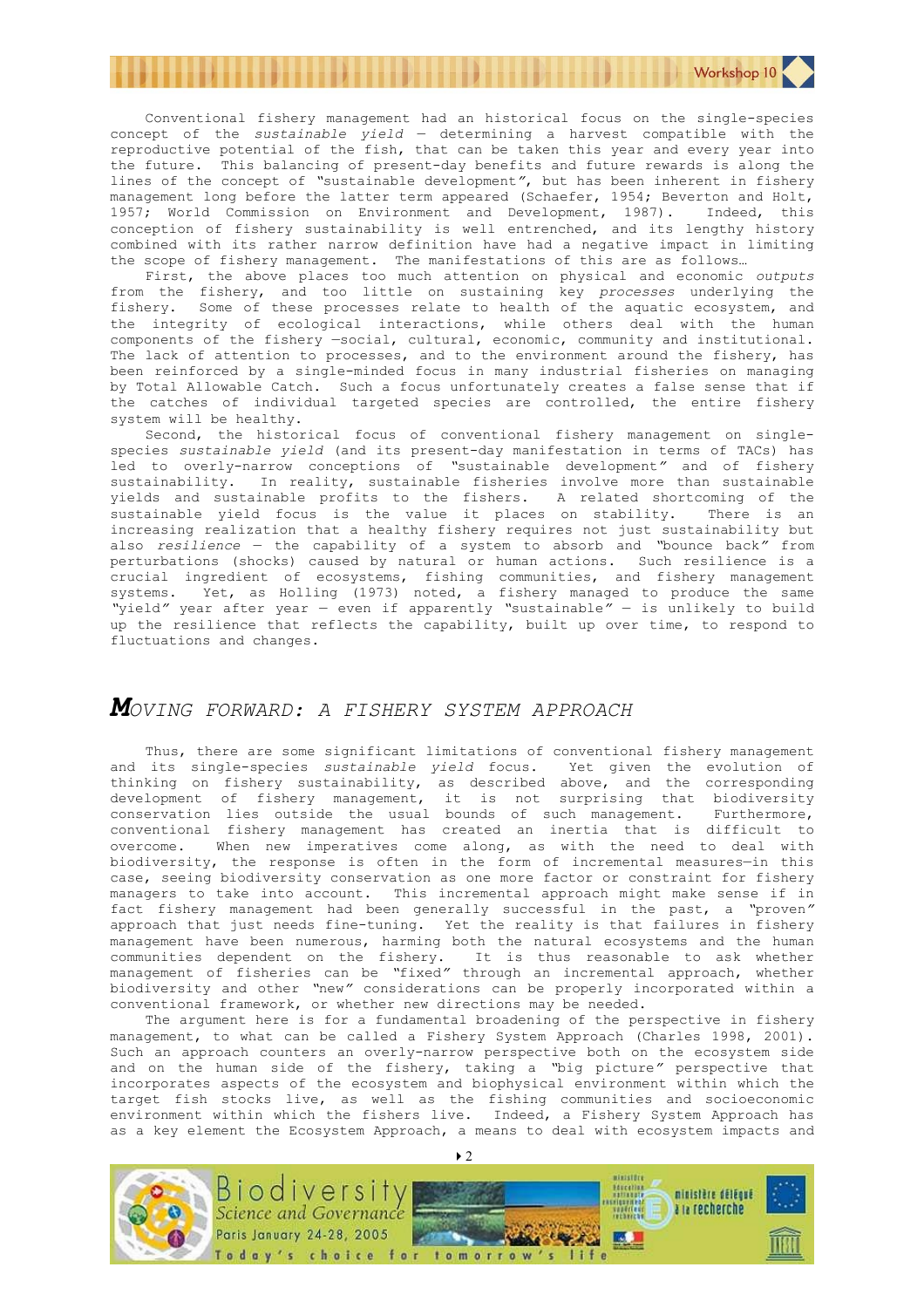interactions that counters the tendency (at least in industrial fisheries) to focus on individual fish stocks while inadequately dealing with the natural environment around those stocks. This implies that (1) when managing a fish stock, we keep in mind interactions with other stocks or species, and with the marine habitat, (2) when monitoring and managing fishing activity, we take into account not only impacts on the target fish stocks, but on non-target species and the ecosystem as well, and (3) when dealing with any human uses of the ocean, we manage broadly for ecosystem health. All this has the potential to rectify the lack of attention paid to biodiversity within conventional fishery management.

Workshop 10

At the same time, a Fishery System Approach extends the spirit of the Ecosystem Approach by adding the equivalent on the human side. This helps counter an excessive focus in conventional fishery management on those doing the fishing, and neglect of the two-way interaction of fishery management with the social and economic environment around the fishers — including fishing communities and households. For example, when conventional management focuses on a target fish stock and the fishers catching that stock (e.g., in managing the fishery through a Total Allowable Catch), not only might biodiversity considerations (such as nontarget species) be neglected, the health of fishing households and communities on the human side may also receive too little attention.

The equivalent of the Ecosystem Approach on the human side may be the Livelihoods Approach, a perspective that expands beyond "fishery jobs" *per se* to emphasize the entirety of individual, household or community sources of well-being and livelihood (income). A positive example of applying a Fishery System Approach might lie in the development of marine protected areas, where an ecosystem approach broadens the focus beyond any given fish stock, and equivalently a *"*big picture*"* understanding from the human side serves to address impacts of the MPA on the local community, and the involvement of that community, among other goals.



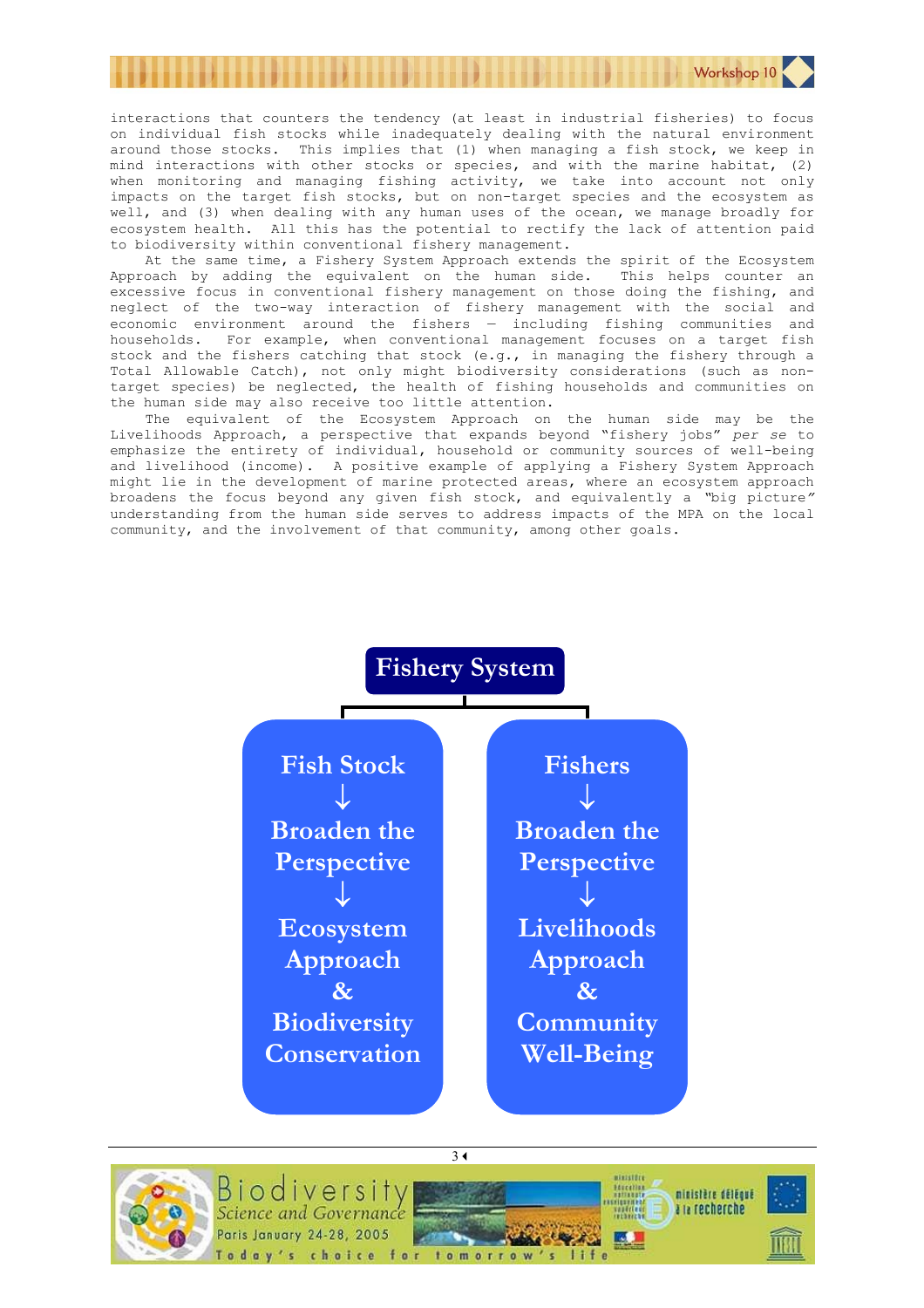

A Fishery System Approach can also help broaden the perspective on sustainability in fisheries. We can see the long-term well-being of fishery systems as requiring a reasonable balance among a number of sustainability components (Charles 1994, 2001). *Ecological Sustainability* includes the need to maintain fish stocks at *"*sustainable yields*"*, but also the need for suitable ecosystem capacity and quality. Similarly, *Socioeconomic Sustainability* deals with economic performance of fishers but also involves a broader consideration of overall social and economic welfare, aggregated across the fishery and including sustainable net benefits and distributional equity. These components are complemented by *Community Sustainability* (maintaining or enhancing the well-being, cohesiveness, and long-term health of human communities in the fishery) and *Institutional Sustainability* (maintaining financial, administrative organizational capability over the long-term).

#### *SOME CHALLENGES*

While the desirability of a Fishery System Approach may be clear, significant negative inertia remains in fishery management. Here we consider just two aspects of that inertia…

*"The System Works"*. First, there is a strong tendency in fishery management to believe that "the system works", that while there may have been problems in the past (such as fishery collapses!), those problems have been fixed and the management system is working now. There may be a need for relatively small incremental changes to improve things, but nothing drastic. This reflects an unfortunate type of over-confidence inherent in the *"*Fallacy of Controllability*"* (Charles 2001, 2004), an immodest belief that more can be controlled in the fishery than is in fact possible. A belief that *"*the system works*"* seems to be a recipe for future disasters.

*"A Dead Fish is a Dead Fish"*. Second, a *"*slogan*"* that on the surface is a bland truism  $-$  there is no doubt that the statement is true  $-$  is used to convey a faulty message, that it does not matter how a fish is killed in fishing (only that it is indeed killed). In other words, any method of fishing is the same ecologically as any other, if it results in the same catch of fish. In reality, of course, how we fish does indeed matter. The various ways of fishing have varying effects on other species and on fish habitat — as is obvious if one looks at the use of dynamite or cyanide versus other means of fishing on coral reefs. A broader perspective on fishery management could not fail to take into account the relative impacts of the various fishing gears on the ocean habitat. While certainly any fishing gear can pose conservation problems if used improperly, we know that there are differential impacts of gears even if all are used *"*properly*"*. Specifically, evidence has accumulated of the impacts of bottom trawling on the ocean bottom, the food chain, and ocean productivity — see, for example, Watling and Norse (1998). Such impacts can affect the future productivity of the fishery, but can also have direct impacts on biodiversity — which, as noted earlier, is not something that traditionally attracted much attention in fishery management.

Certainly these and other reflections of the inertia inherent in conventional fishery management need to be addressed to make a Fishery System Approach as effective as possible.

## $\mathcal{C}_{ONCLUSION}$

*A key lesson from history is that:* 

*Fishery sustainability will remain elusive unless* 

*more attention is paid to what happens beyond the fishery.* 

A Fishery System Approach offers the potential to move beyond the conventional approach to fishery management, to broaden into a *"*big picture*"* that links the Ecosystem Approach with the Livelihood Approach. In practice, this means that



 $\blacktriangleright$  4